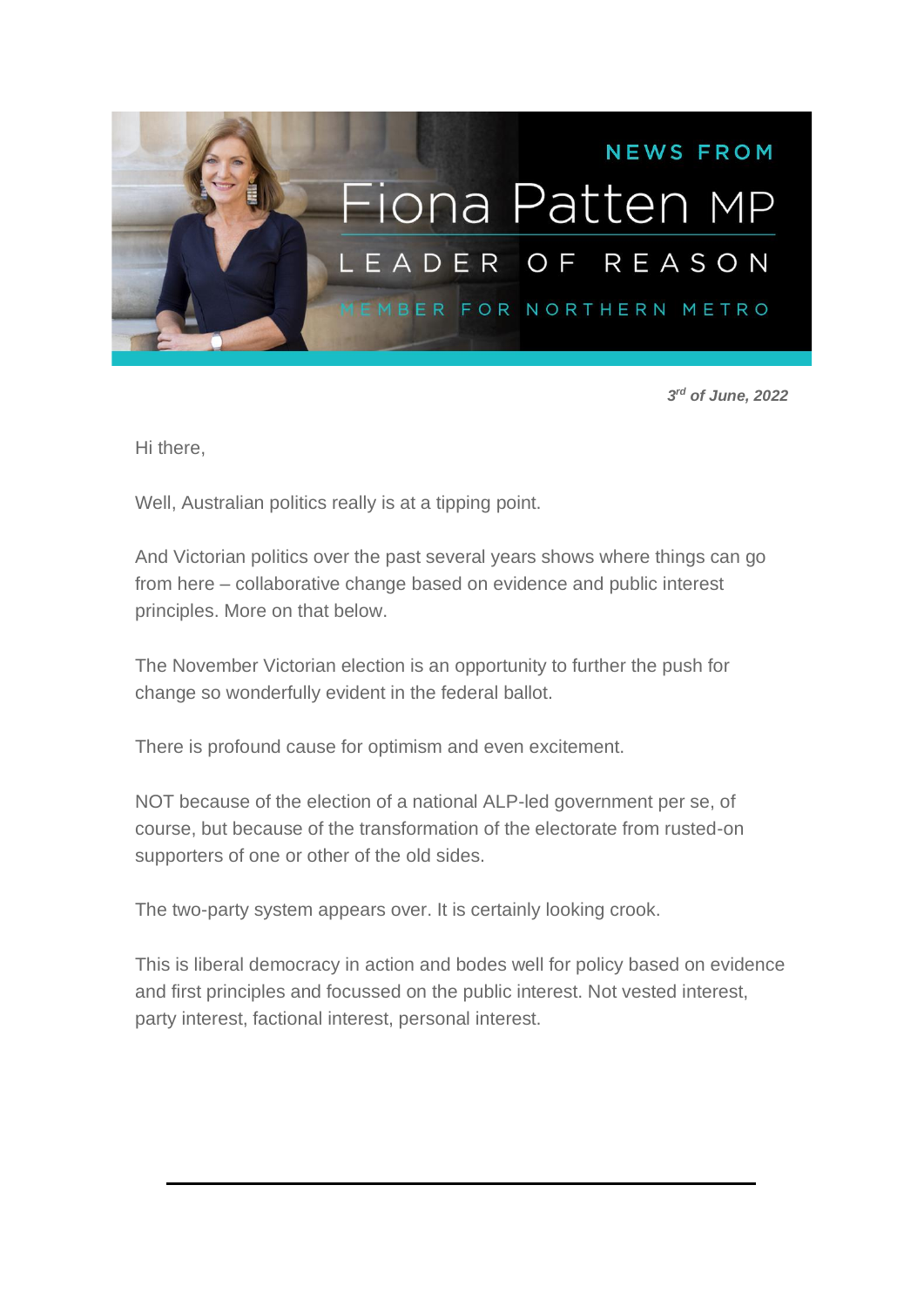

### **A reason for heartfelt thanks**

A Congratulations and thank you to all our amazing volunteers and supporters who contributed to Reason's first ever Federal Senate campaign.

Throughout the campaign we constantly said that having a presence at polling booths can double our support.

The results tell us exactly that; people on the ground make all the difference. At our best-performing booth, Brunswick North West, we received 5.48% of all votes (thank you to the always passionate Ken and Lorraine!). At North Melbourne Central the Van der Weyden family worked hard to secure us 4.39% of the votes cast.

Now what? There's no time to rest. We have a State Election in November to fight, and if we're hoping to give me a Teal colleague to sit next to on the crossbench, we've got lots of work to do.

*Without you, we can do little. With you, we can continue to achieve change.*

If you want to get involved in my campaign, click [here.](https://aus01.safelinks.protection.outlook.com/?url=https%3A%2F%2Fu6095790.ct.sendgrid.net%2Fls%2Fclick%3Fupn%3DgYbRhGOvY5JfjNuWEJqh29Fvgb3I2BmYoLT6UPQmIoZN0EMKMchGmhcH5iwfGoytwYyNKciRKT8nPdtR5cOsrg-3D-3DUMx3_YxCxpoge33FNHhRVcK23dzCKvzWEljt6o2Tk1TMgSSCU-2F8bfJnnLPIcEjt4D1ys57jAjbdXQBH9jp9fuNPc-2Bfu31Or33E9nuXfXZdHVurPFby7AAxHZOKd0M9-2FdsuCVEeCwzWJPpRQunj0LrFTVc4OwJF76HieXFqrsL2OekQW8scqxNkIjvIlqHU5EZ7SV3p4zvMpzli58Z5hEEt5o8FWJYVLogXJFRDU-2BfDHTm0AoA4Fw5tsmOToj2EXPp6s2xAnjohuHubxtxaW33G4ndPcLOBqoiMsfcs8ROFOf4pzQ9hI4CGC-2F5gKJVpOdM-2BgNEHZ16DVmUNvo3KUwa2zxBW40O7JHLXMStUYE7DJIh5T-2B2PT8qJHx4wFxItCuegruT0ceSVMHzyhrxQZRI8Q5gKzl-2BttcW4bP7-2B-2F4Py16TlkBTN4XPSWCB30WeyCvy9BcsjuzbA47yKBFwqNsmG1GD-2FpU2wY-2FMurfmZknyaPon5Ro-3D&data=05%7C01%7Cdavid.peake%40parliament.vic.gov.au%7Cd7fd8cb1e819415d891e08da45038899%7C821af0ec31404137af0e6690286fb673%7C0%7C0%7C637898178729221988%7CUnknown%7CTWFpbGZsb3d8eyJWIjoiMC4wLjAwMDAiLCJQIjoiV2luMzIiLCJBTiI6Ik1haWwiLCJXVCI6Mn0%3D%7C3000%7C%7C%7C&sdata=RVT%2F5hcVRg%2FZU%2FkgvKOP0NCBGdn8jf4eWY3TDy%2FTASc%3D&reserved=0)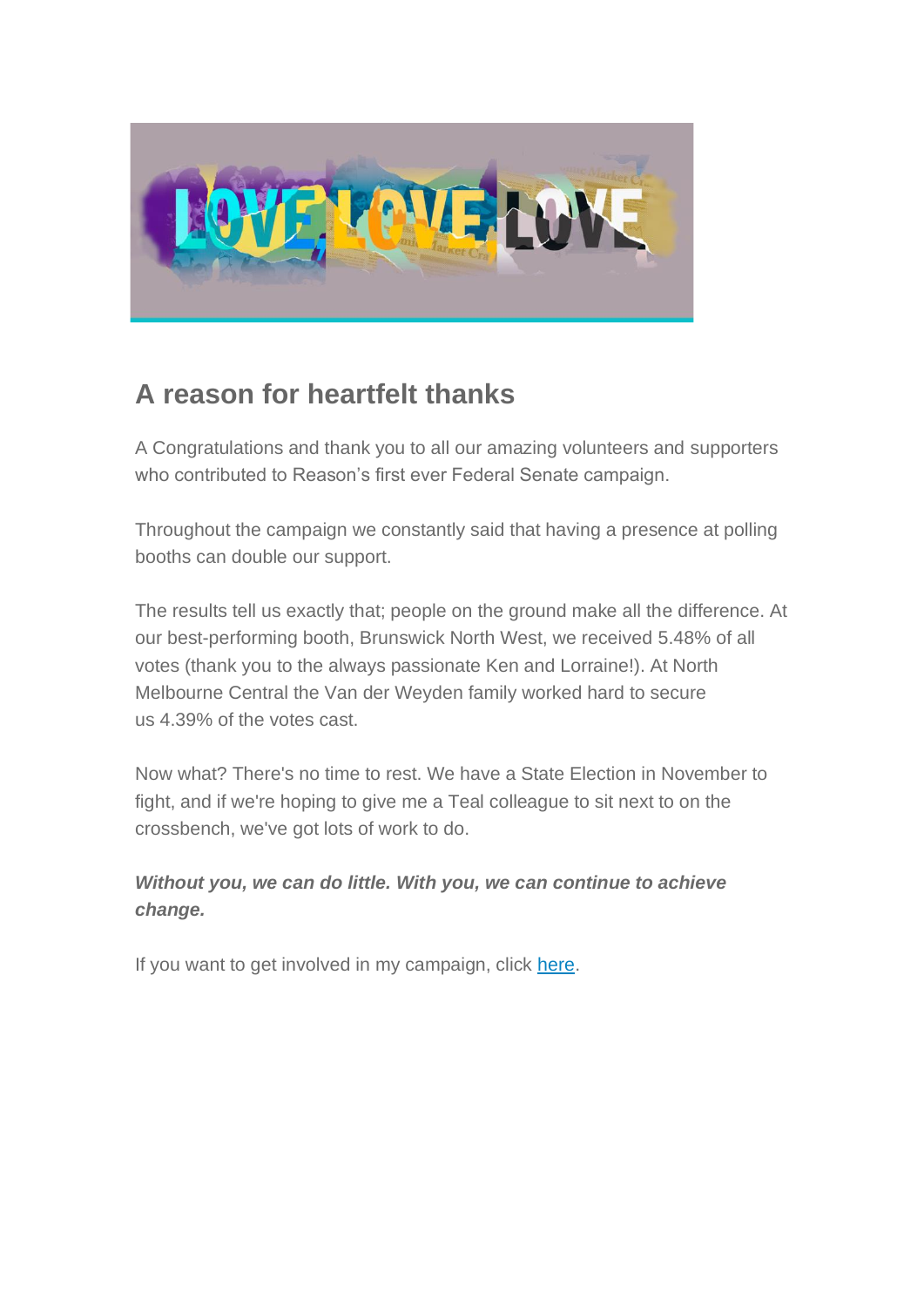

### **Hold our beers, we've got this**

The nation is abuzz, the hunger for change undeniable, and the celebration of leadership from the ground up, from the community, once an almost derided term, is palpable.

The defeated government, despite being told for years of their 'women problem', did nothing except say they really, really do support women. Led by women, Australia said yeah, nah, hold our beers, we've got this. The result is red-hot history, and points to further historic change.

There is, too, fear and loathing of change, misplaced I believe. There's some despair over power lost from the top down, and there's an epic reassessment and regrouping underway within the former federal government's parliamentary and community ranks.



### **Did you feel the earth move?**

There is talk of a "tectonic shift" in politics.

It is true. Since the middle of the last century, the vote of the two dominant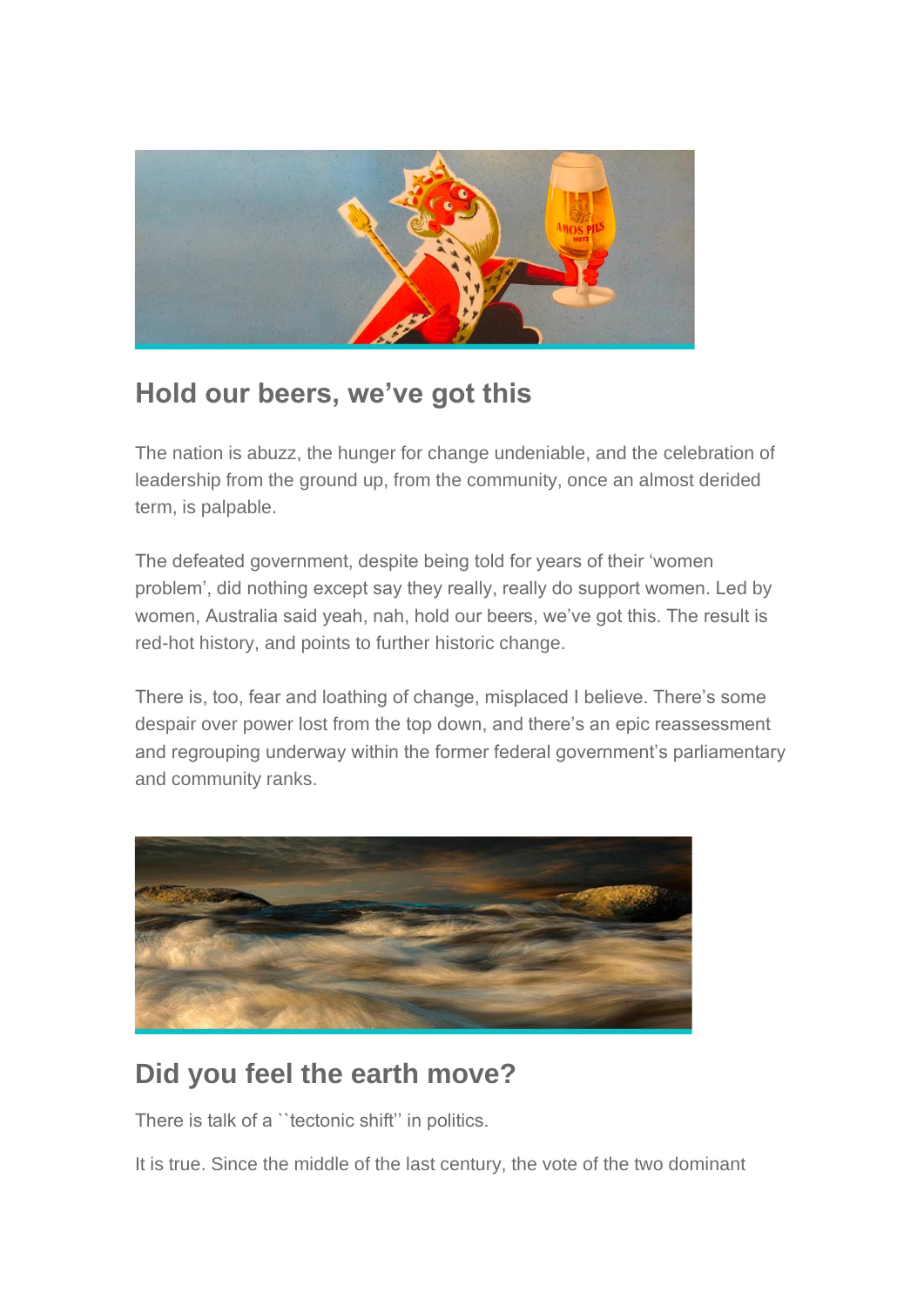sides of politics has fallen from almost 100 per cent to less than two-thirds. Both sides went backwards this election.

It will take time for things to settle. But Australians can be reassured that legislative gridlock is unlikely to follow the people's clear repudiation of bloodsport politics. On the contrary.

Whether we have a period of collaborative, rational lawmaking, of proper legislative scrutiny, will depend on the performance of all, but particularly the massively expanded and hugely talented crossbench in the House of Representatives and the exercise of the balance of power in the Senate.



#### **Truly the people's house**

Victoria's state equivalent of the Senate, the Legislative Council, where I have sat since 2014, can give succour to the sceptical or anxious. In the 40-seat chamber, the ALP Government holds 16 seats, the Liberal Party 10, and independents and minor parties 14.

Such configurations since 2014 have facilitated some of the most beneficial, celebrated public policy in the state's history, indeed that of the nation.

We have negotiated change in many areas. A few examples.

In 2015, I initiated the 'End Of Life Choices Inquiry', which went on to recommend that Victoria legislate voluntary assisted dying. We did so in 2017. This policy has now been emulated across the nation, bringing the relief of choice and agency to so many in an uncontrollable crescendo of suffering at the end of life, and to their loved ones. The importance of that alone is monumental.

Together, we have championed transparency and accountability, a core issue powering the teal wave, by forcing the government to abandon rolling state of emergency powers and introduce pandemic-specific legislation that finally allows the people to see the data and deliberations behind public health decisions.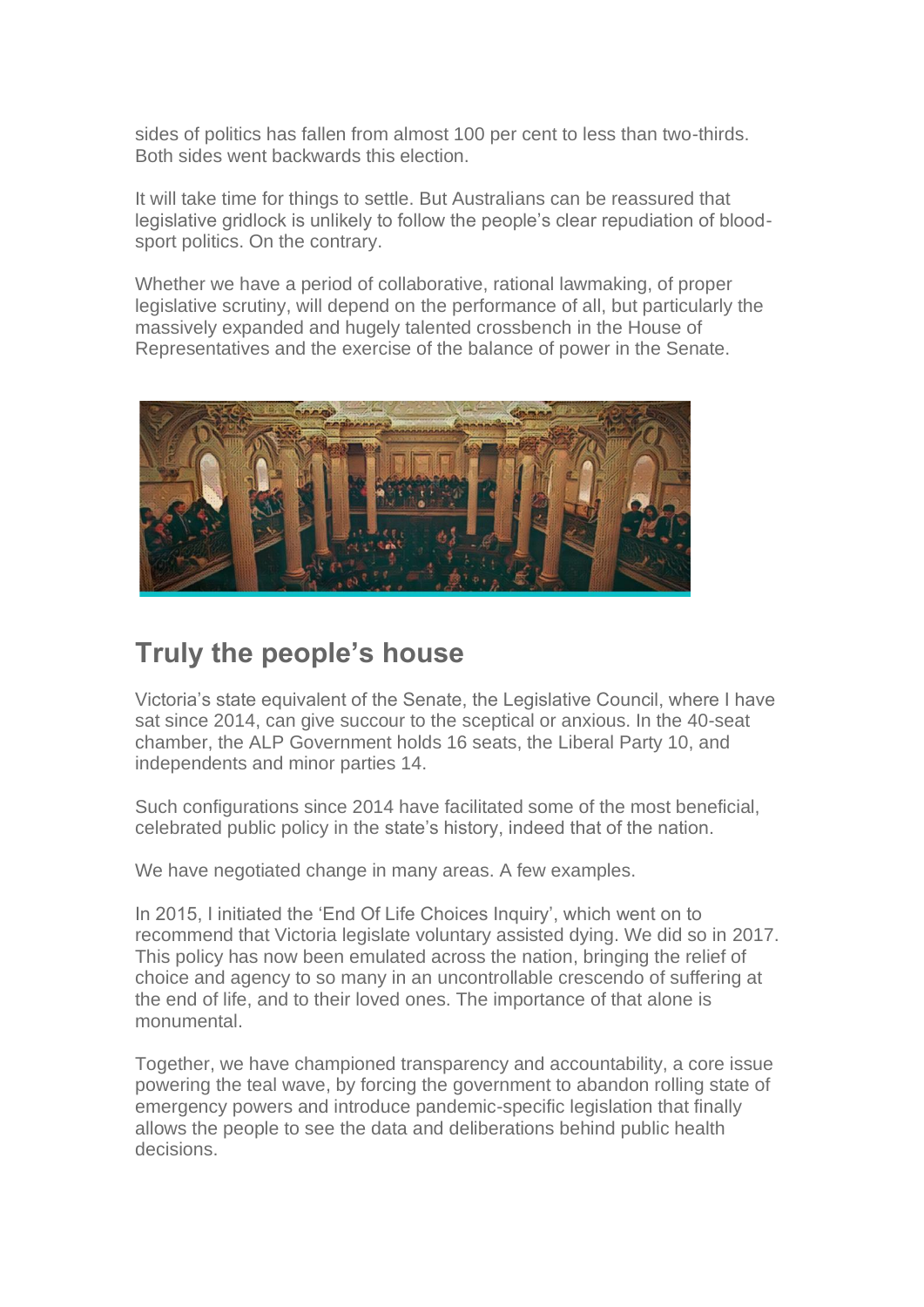

### **Yeah, nah**

The pandemic legislation was widely misrepresented to the point that I and others were threatened with rape, violence, assassination, lynching and subjected to vile and relentless abuse. Before the teal wave came a filthy brown wave that revealed the very worst of Australian political discourse.

Together, we have introduced a safe-injecting space trial to reduce the harm caused by drugs. That is saving lives, many of them young, pretty much daily. It's one of the busiest in the world, which is why another space is planned.

Together we have introduced further drug-law reform to shift problematic drug use from the court system to the health system. There is worldwide evidence and support for such policies.

We have finally decriminalised sex-work – not by imposing new laws, but by abolishing the legal block on sex-workers accessing the same workplace rights as every other Australian worker.

Safe access zones have been introduced around abortion clinics. We've secured funding for Australia's first endometriosis and pelvic pain clinic. We've elevated the massive economic and social problem of loneliness to a ministerial level.

The list goes on and there's a creative, careful agenda for more negotiated change.

The decline of the two-party system has been discernible for decades. But it has accelerated in the past several years.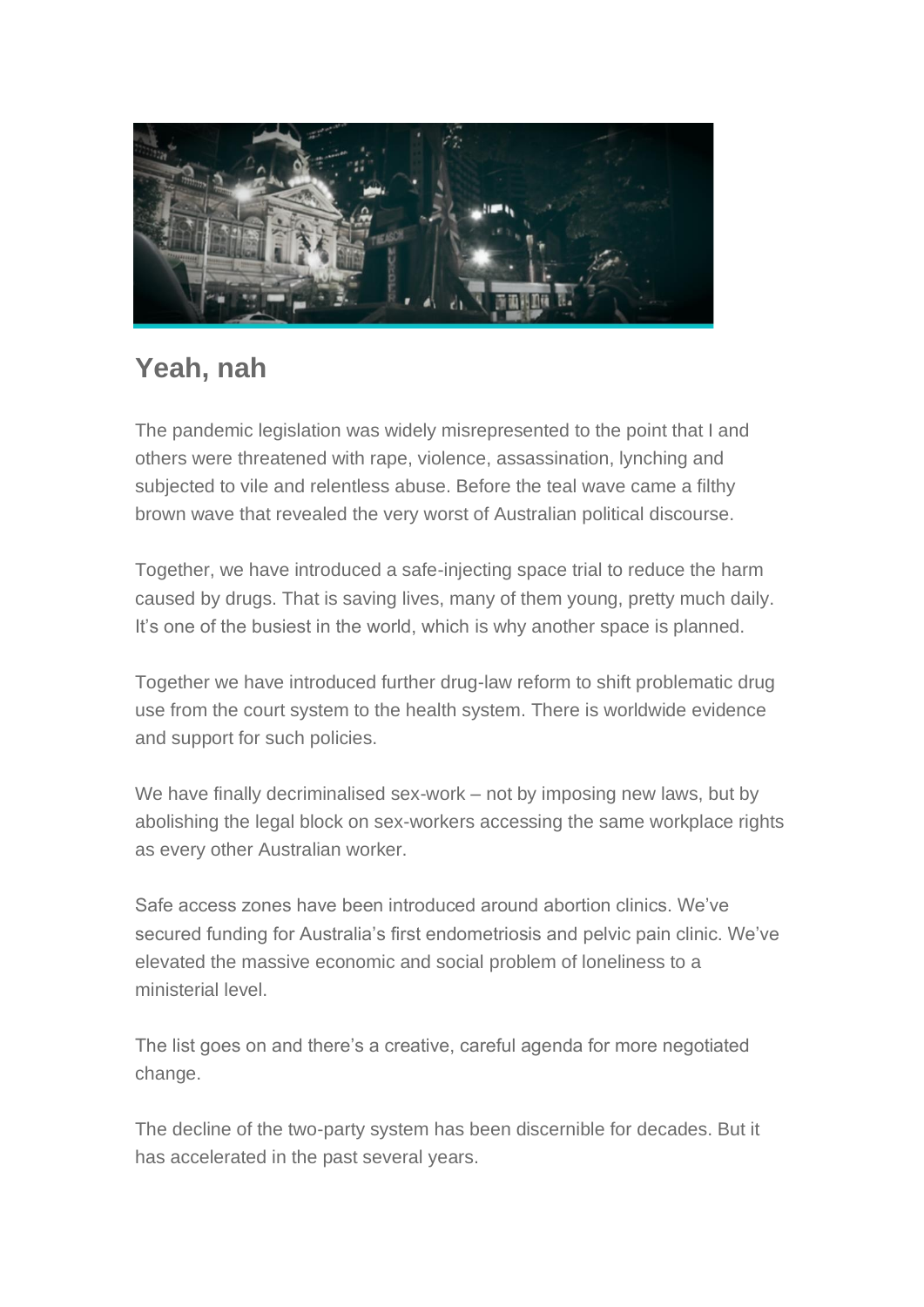

## **Been there, doing that**

The genesis of the contemporary teal wave that broke some hearts and hegemonies coincides with the election of Cathy McGowan in the regional Victorian federal electorate of Indi, and of my election in Victoria the following year (#originalteal). The evolution is in all our hands.

Both Cathy and I can tell you the sky did not fall in. Again, on the contrary. It took on a rather happy hue, at least intermittently.

The reason the sky will continue to rise and shine, blue if not teal, is that most of the changes that have flowed from proper collaboration and scrutiny, of the buttress independents bring to accountability and transparency of executive government, can appeal across the board.

To fiscal conservatives because they save public funds by, for example, better allocating scarce public resources and reducing needless government intervention in individual's lives. To social progressives because the measures save lives and increase opportunity. Is it not the case both sides should, anyway, embrace both those principles?

Driving the tipping point is something that's been neglected in Australian politics for too long – the sweet spot, that huge space full of potential, where the values and interests of both sides, and now all sides, overlap.

That can be the nation's future. Up to us. Hold our beers. We've got this. Cheers.